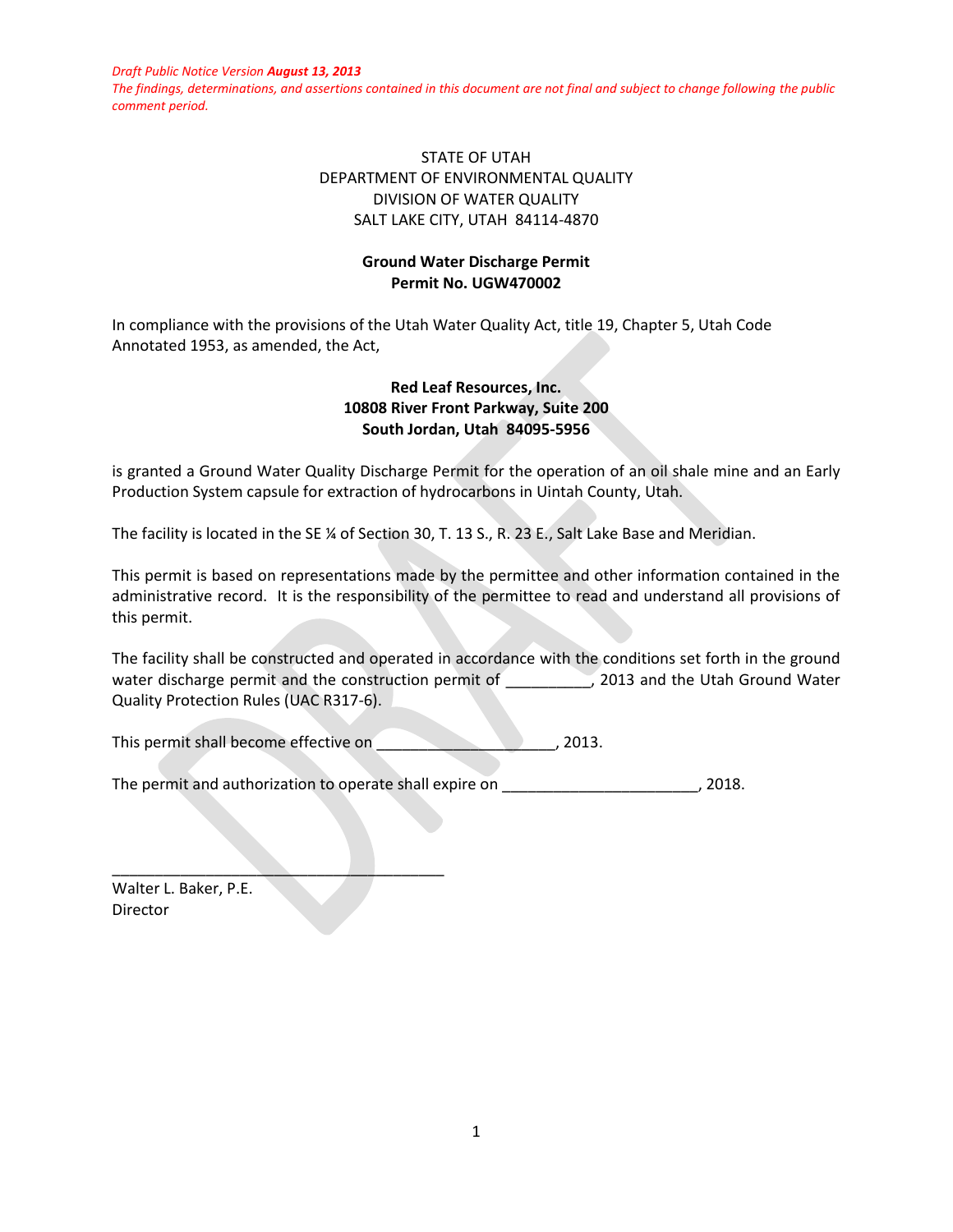*The findings, determinations, and assertions contained in this document are not final and subject to change following the public comment period.*

#### **I. SPECIFIC PERMIT CONDITIONS**

#### **A. Ground Water Classification**

Based on available data, the uppermost ground water underlying the mine site is Class IV (R317-6-3(3.7) Total Dissolved Solids (TDS) greater than 10,000 mg/L). Ground water in the Douglas Creek aquifer encountered by Red Leaf Resources' water supply well, originating from depths of 600 to 800 feet below ground surface, is Class II (R317-6- 3(3.5) TDS greater than 500, but less than 3,000 mg/L).

#### **B. Background Ground Water Quality**

Ground water quality in saturated zones contained in rocks within and above the oil shales of the Mahogany Zone, the ore zone for this mine, is shown in analyses listed in Appendix F of Red Leaf Resources' March, 2013 ground water discharge application (DWQ-2013-002069). Ground water quality in the deeper Douglas Creek aquifer tapped by Red Leaf Resources' water supply well is shown in the Driller's Log and Water Analysis, DWQ-2013-002069.

### **C. Ground Water Protection Levels**

Ground water monitoring is not feasible at this site due to the very low permeability of the shales that underlie it, therefore ground water protection levels will not be established for this permit. Compliance with the Ground Water Quality Protection Regulations will be demonstrated by source monitoring. The monitoring requirements specified in Part  $I(E)$  below will allow DWQ to determine if any potential discharge to subsurface or waters of the State may result from large-scale production at the mine.

## **D. Best Available Technology (BAT) Standard**

#### 1. Authorized Construction

Construction for this phase of the project will consist of one Early Production System (EPS) capsule using a preliminary Eco-Shale capsule design, of approximately 75% the size of capsules planned for eventual commercial production. Red Leaf also intends to use this EPS capsule to evaluate design features related to waste containment. Information gained from studies of technical, economic and environmental aspects of this EPS capsule will be used to develop a final design for the production capsules. Red Leaf shall apply for a major modification of this permit, and report the results of studies on the EPS capsule related to ground water protection, to obtain DWQ approval for the construction of production capsules.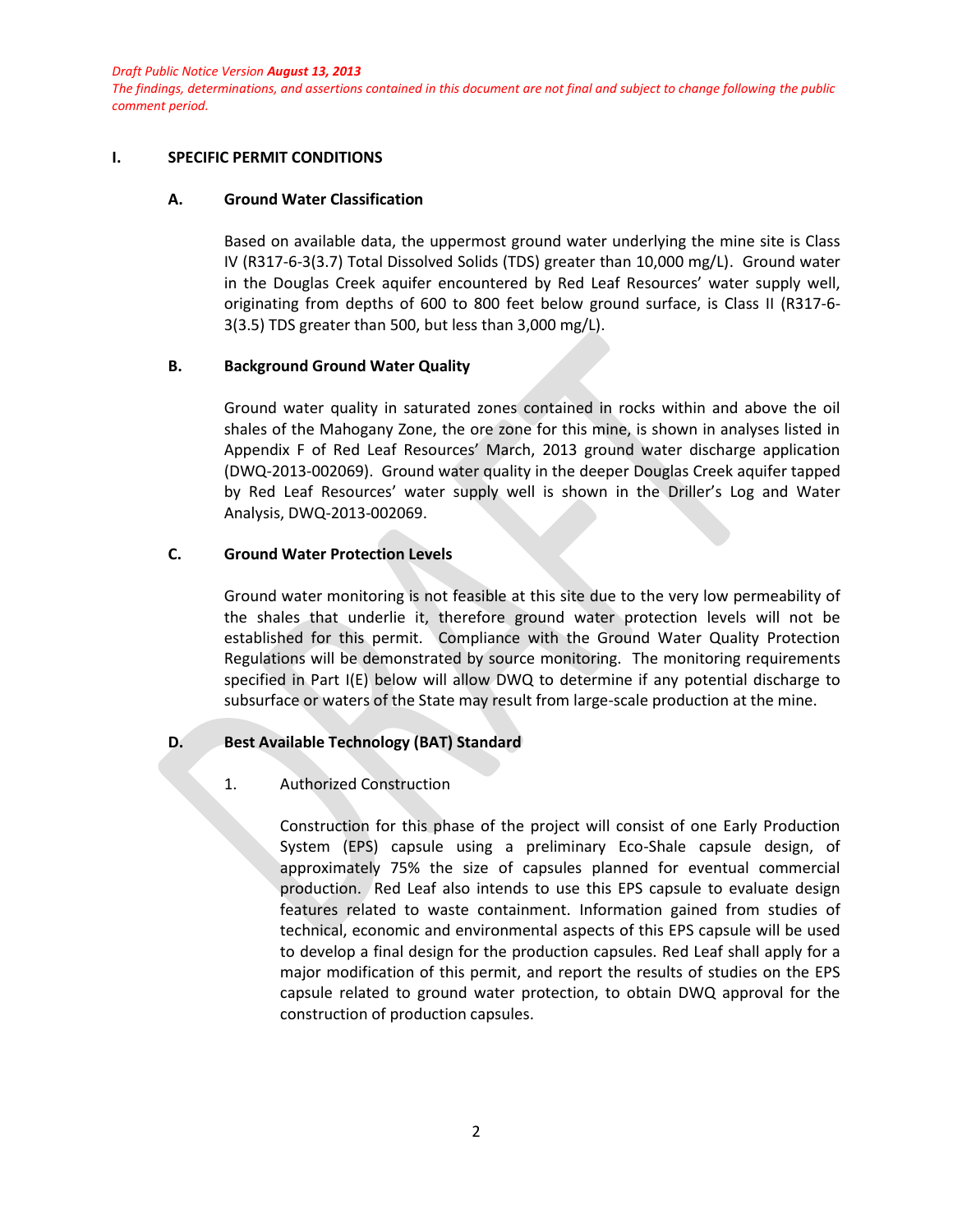*The findings, determinations, and assertions contained in this document are not final and subject to change following the public comment period.*

2. Design and Construction

The authorized facilities will be constructed in accordance with the engineering design plans and specifications approved by the Construction Permit issued by the Director.

Capsule construction elements include:

- a. Subgrade preparation: Overburden and ore will be removed from the mine pit area to prepare a bedrock surface as a foundation for the capsule. The prepared surface will slope towards fluid collection points on the north side of the capsule. Six channels will be dug into bedrock on the north side of the capsule to conduct heating and product piping from the capsule to the adjacent facilities for heating, product condensing and storage, and to allow pipe penetrations through the lower liner of the capsule by means of a bulkhead installed over the tunnel, beneath the lower liner and insulating layer of the capsule. The channels will be covered with precast concrete slabs.
- b. Lower liner: A layer of bentonite-amended shale (BAS) will be placed on the bedrock surface and compacted to construct a liner with saturated hydraulic conductivity of 1 x  $10^{-7}$  cm/sec or less, with a thickness of three feet. (All other BAS liners in the capsule will be constructed to this standard.) A flexible membrane liner (FML) may be installed above the BAS liner to insure recoverability of the product and prevent loss of liquid product to the lower BAS liner. BAS floor dimensions for the EPS capsule will be approximately 385 feet by 695 feet; production capsules are anticipated to have dimensions of 500 by 900 feet. A layer of wellgraded 1-inch minus road-base material will be placed on top of the BAS liner.
- c. Lower liner penetrations: Vertical penetrations containing the heating and product recovery piping will be installed through a reinforced steel bulkhead at the base of the lower liner. The BAS liner will overlap the bulkhead creating a seal.
- d. Liquids collection pan: A steel liquids-collection pan will be installed on top of engineered, insulating fill overlying the BAS. The steel pan will direct the liberated petroleum liquids to a collection system and prevent loss of oil to the underlying liner or to the environment. The pan is sloped northward to direct liquids to a collection trough and from there to vertical delivery pipes that penetrate the lower liner through the bulkhead on the north side of the capsule. The pipes then lead out of the capsule area through the six covered channels cut into the bedrock.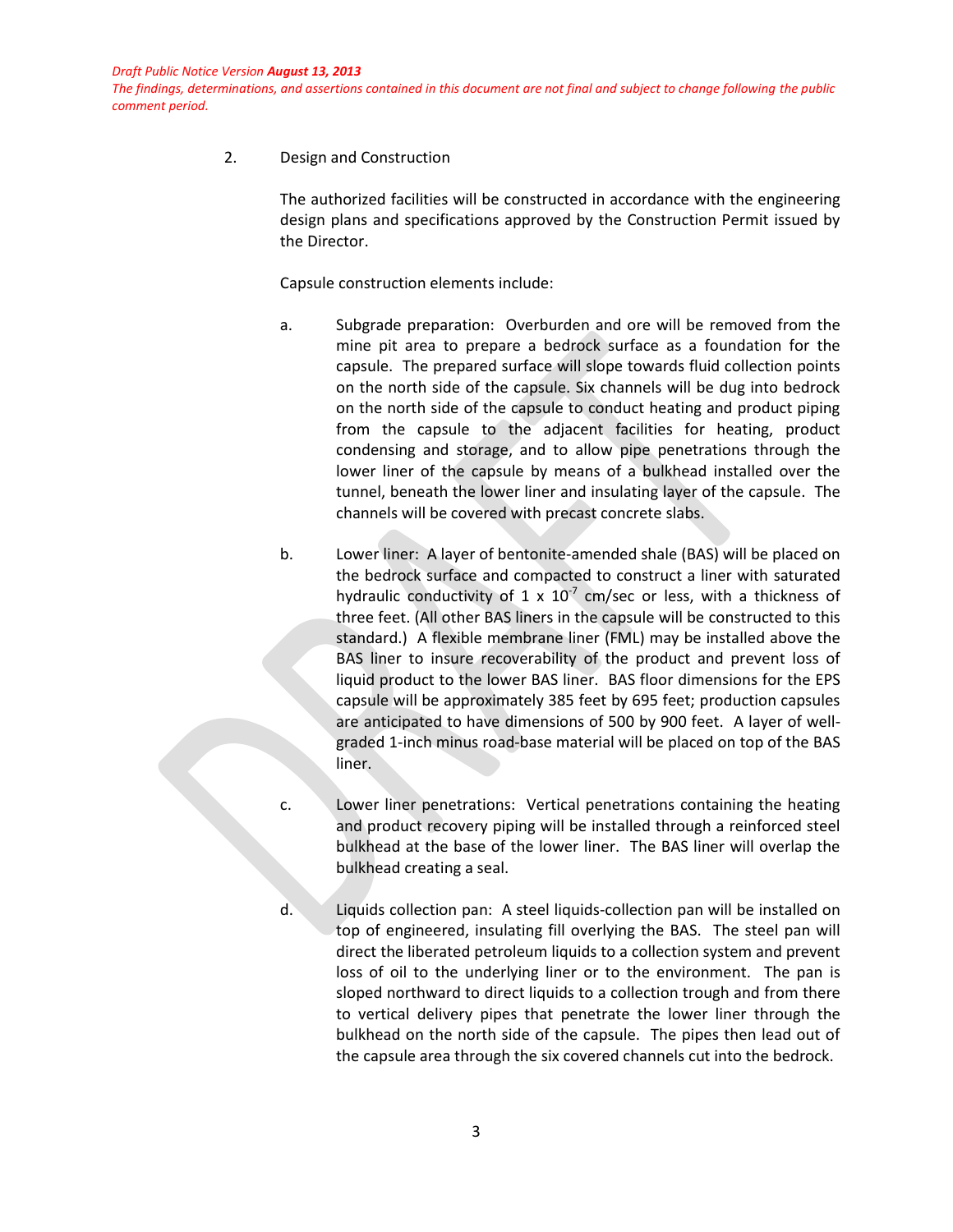*The findings, determinations, and assertions contained in this document are not final and subject to change following the public comment period.*

- e. Insulating "rind": an additional layer of appropriately-sized gravel derived from mine overburden and interburden or other earthen material that meets the necessary insulating/thermal barrier requirements will be placed on top of the metal pan to insulate the BAS liner from heat used to retort the shale. As the capsule is constructed, this layer and the BAS liner will be placed vertically to enclose the ore on the sides, and the insulating layer and BAS liner will also be placed on top of the ore to completely enclose it.
- f. Main capsule construction: 100 to 160 feet of run-of-mine oil shale ore will be stacked on top of the insulating layer. At the same time the ore is placed, insulating layers and a BAS liner will be installed vertically along the sides of the ore, connected with these same layers at the bottom of the capsule. All sides of the EPS capsule will be buttressed by engineered fill, placed at a slope of 1.5H:1V. Corrugated heating pipes will be placed within the stacked ore, and vapor recovery pipes will be installed in the upper part of the capsule. These pipes will enter and exit the capsule through the bulkheads installed through the lower BAS liner. A FML may be installed along the capsule sides for product containment but will not be incorporated into the BAS side wall.
- f. Capsule top layers: Significant compaction of the oil shale ore is anticipated both during placement and retorting. To accommodate this compaction and maintain integrity of the upper BAS liner, the upper portion of the capsule will be designed to have a pitched cover surface. An insulating layer will be placed over the upper surface of the ore, connected to the side insulating layers to complete the "rind" surrounding the stacked ore. A top BAS liner will be constructed over the insulating layer and will be joined to the vertical side BAS liners with a sloped "knuckle" structure. The top BAS liner will be covered with 4 to 15 feet of overburden/interburden material to maintain compressive stress on the liner. This surface will be covered with 6 to 12 inches of topsoil or a topsoil substitute to begin reclamation.
- g. Functional equivalent top layer design: Because Red Leaf intends to evaluate different designs by construction of the EPS capsule, in lieu of or in addition to the use for BAS for the operational cover layer, a FML may be used to prevent infiltration of precipitation-derived water and containment of product during operations. If the membrane is used alone, a 3-foot BAS cap will be installed over the capsule surface following settlement and cooling. The cap will meet the standards for compaction and permeability established for the other BAS layers in the capsule.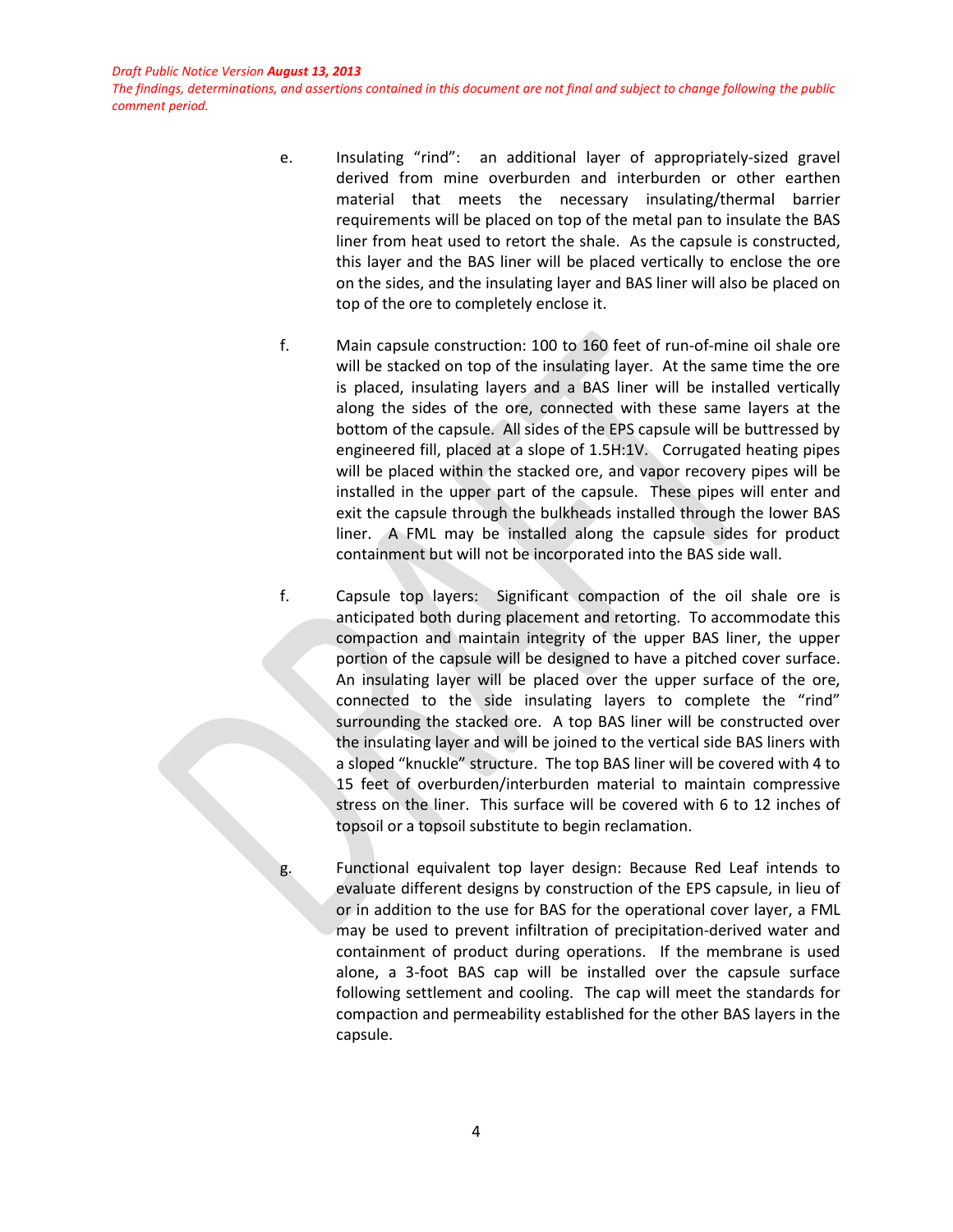*The findings, determinations, and assertions contained in this document are not final and subject to change following the public comment period.*

### **E. Compliance Monitoring Requirements**

Beginning six months after shutdown of retorting operations in the EPS capsule, Red Leaf will monitor drainage from the metal collection pan, the top of the lower BAS liner, and the six tunnels that lead to the liner penetration bulkheads semi-annually for water or liquid hydrocarbons discharging from the capsule. If any water is found in quantities large enough to obtain a sample for analysis, Red Leaf shall sample this water and analyze it for the contaminants of concern for surface water quality listed below, petroleum-related parameters listed in Part I.F, and any other constituents that may be identified by DWQ following the SPLP analysis of spent shale required in Part I.G.2, below. Required analyses for additional compounds identified by SPLP analysis of the spent shale will be specified by DWQ after review of analytical results. Results from these analyses shall be reported to DWQ.

Liquid hydrocarbons draining from the metal collection pan may not be discharged to the environment. If water discharges from the pan it must be contained until a disposal method is approved by DWQ. Analyses required in this section are intended to help DWQ determine appropriate disposal methods for any water that may discharge from the capsule.

Surface water parameters:

| TDS                     | Nitrate      | рH          |
|-------------------------|--------------|-------------|
| <b>Total Phosphorus</b> | <b>Boron</b> | Temperature |
| Arsenic                 | Selenium     |             |

This permit does not authorize discharge of waters impacted by surface or subsurface operations to surface water or place any materials where there is probable cause to believe it will cause pollution.

#### **F. Reporting Requirements**

Red Leaf will notify DWQ of the date when heating pipes in the EPS capsule are shut down. Six months from that date and continuing on a semi-annual schedule for the term of this permit, Red Leaf will begin monitoring for the presence of liquid hydrocarbons and water discharging from the pipes that drain the metal liquids collection pan, the top of the lower BAS liner, and the weep holes installed in the six tunnels leading to the liner penetration bulkheads. Beginning six months after shut down of heating, Red Leaf shall report any quantities of water draining from these points during the preceding six-month period. Beginning one year after shut down of heating, Red Leaf shall report the quantities of liquid hydrocarbons draining from these points during the previous six-month period.

If water drains from any of these points in a quantity large enough to obtain a sample for analysis, Red Leaf shall analyze it for parameters of concern for surface water listed in Part I.E, above, as well as the petroleum parameters benzene, toluene, ethylbenzene, xylenes and naphthalene (BTEXN), Total Petroleum Hydrocarbons- Gasoline Range Organics (TPH-GRO), Total Petroleum Hydrocarbons- Diesel Range Organics (TPH-DRO) and Total Recoverable Petroleum Hydrocarbons (TRPH). Analysis for additional parameters may be required by DWQ following SPLP analysis of spent shale required in Part I.G.2, below.

Reports shall be submitted semi-annually to DWQ within 90 days of the date of observation of the pipes draining the liquids collection pan.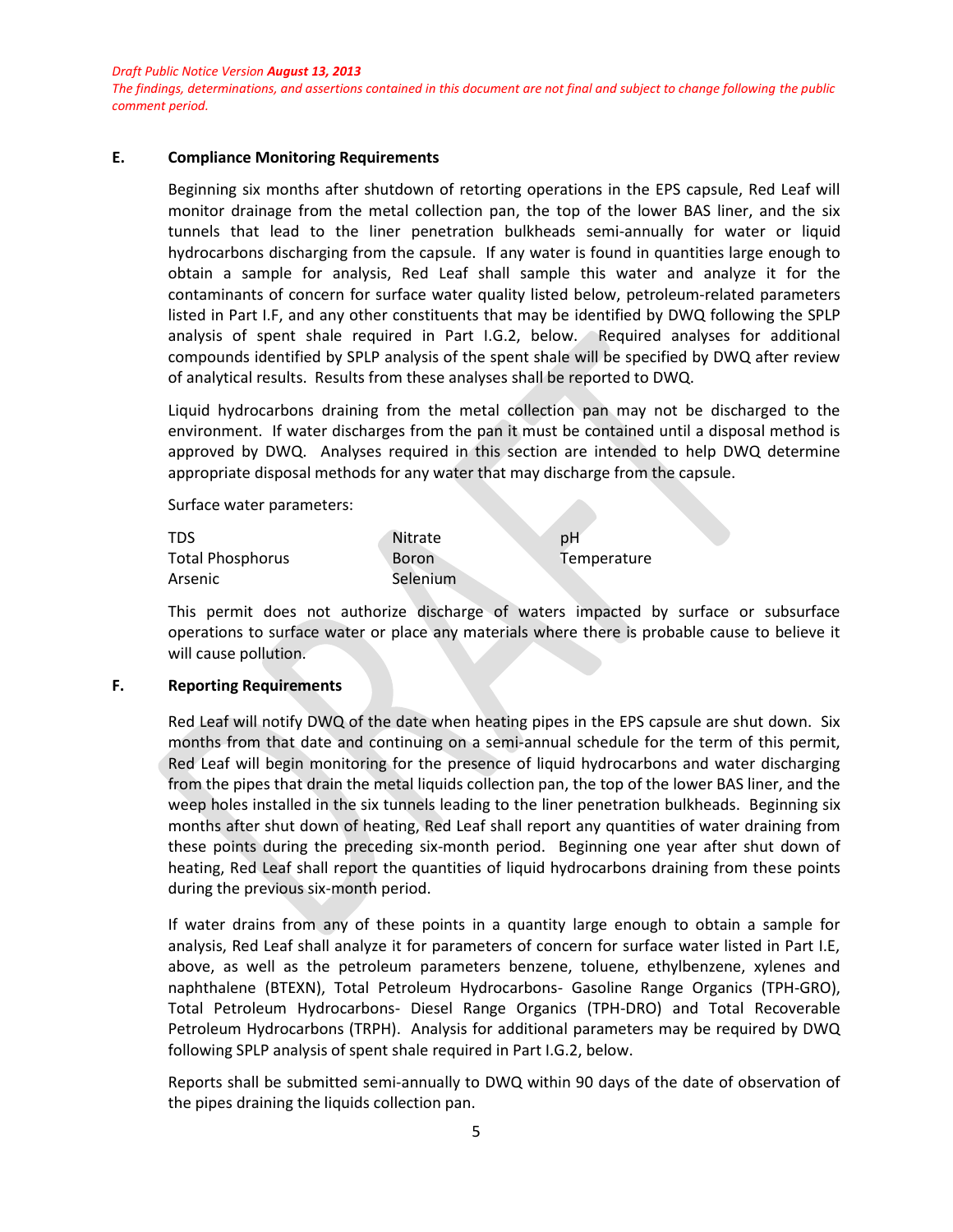*The findings, determinations, and assertions contained in this document are not final and subject to change following the public comment period.*

#### **G. Compliance Schedule**

#### 1. Sampling and Analysis Plan

No later than the date that heating pipes in the capsule are shut down, Red Leaf shall submit for DWQ approval a Sampling and Analysis Plan for monitoring drainage from the liquids collection pan as required by this permit. The plan will list locations to be monitored and sampled, methods to determine the quantities of liquid hydrocarbons and water that have drained from the pan in the six month period prior to monitoring events, sampling procedures and analytical methods to be used for the parameters required by this permit. Analytical methods must have detection limits less than or equal to the ground water standards in Table 1 of UAC R317-6-2.

2. Analysis of Spent Shale and Waste Rock

After closure and sufficient cooling of the EPS capsule, Red Leaf shall obtain representative samples of the spent shale (including residual hydrocarbons) and also of the waste rock that will be left in place underneath the layer of topsoil or other growth medium used for final site reclamation. The samples shall be used for the Synthetic Precipitation Leaching Procedure extraction, and the extract analyzed for the following parameters:

General Chemistry: pH, total dissolved solids (TDS), major ions (Na, K, Mg, Ca, Cl, SO4, alkalinity), F, Sr, OH, nitrate+nitrite (as N), total organic carbon;

Metals from Table 1 of UAC R317-6: antimony, arsenic, barium, beryllium, cadmium, chromium, copper, lead, mercury, selenium, silver, thallium and zinc; and

Petroleum-related parameters: benzene, toluene, ethylbenzene, xylenes, naphthalene (BTEXN), total petroleum hydrocarbons- gasoline range organics (TPH-GRO), total petroleum hydrocarbons- diesel range organics (TPH-DRO) and total recoverable petroleum hydrocarbons (TRPH).

Red Leaf shall submit a plan for conducting this study for DWQ approval at least 90 days before the anticipated start of the study. Results of these SPLP analyses must be reported in Red Leaf's application to revise this permit.

3. Evaluation of Upper BAS Liner Performance and Hydrologic Properties of Spent Shale

Following closure of the EPS capsule, Red Leaf shall evaluate the saturated hydraulic conductivity of the upper BAS liner. If sections of the liner were designed or constructed differently, hydraulic conductivity should be evaluated for each section of the liner. If a section of the liner has BAS that was installed before retorting and capsule compaction, hydraulic conductivity shall be evaluated in a place on the liner that has undergone the most mechanical strain during compaction. Red Leaf shall also evaluate the hydrologic properties of the spent shale from the EPS capsule, particularly field capacity and initial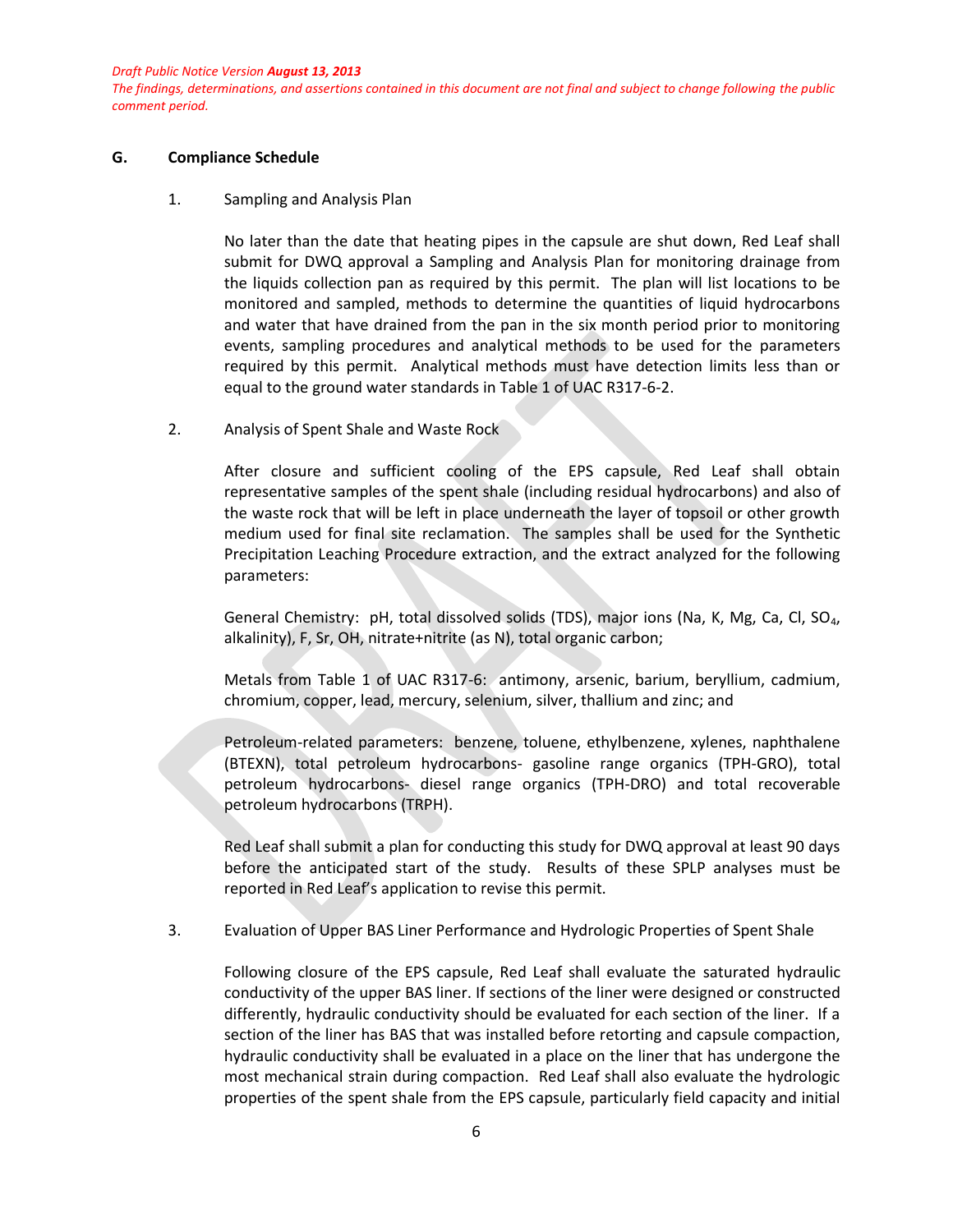*The findings, determinations, and assertions contained in this document are not final and subject to change following the public comment period.*

> moisture content. Using values for hydrologic properties measured on the closed EPS capsule, Red Leaf shall model water flow through all sections of the upper liner into the capsule using the Hydrologic Evaluation of Landfill Performance model or a similar model. Red Leaf shall also evaluate the quantity of water that would be needed to bring the EPS capsule's content to field capacity, and estimate the time this would take.

> Red Leaf must specify the liner design to be used for production capsules, and perform similar modeling as required for the EPS capsule to estimate the quantity of water and time needed to bring a production capsule's contents to field capacity, assuming similar hydrologic properties of the materials.

> Red Leaf shall submit a plan for conducting this study for DWQ approval at least 90 days before the anticipated start of the study. Results of this study must be reported in Red Leaf's application to revise this permit.

4. Reclamation Plan

Incorporating information from studies of the EPS capsule as required in Parts I.G.2 and I.G.3, above, Red Leaf shall propose reclamation plans for the EPS capsule and for future capsules for commercial production that are protective of ground water quality according to the provisions of UAC R317-6, and also protective of other waters of the state. This reclamation plan shall be included as part of Red Leaf's application to modify this permit.

## **H. Requirement to Modify Permit Before Going into Production**

Prior to full scale production and operation Red Leaf shall modify the existing permit based on the results and reports provided from the EPS. The permit modification will be subject to the public notice and comment requirements of R317-6-6(6.5), a minimum of 30 days to comment on the permit modification and notice in a newspaper.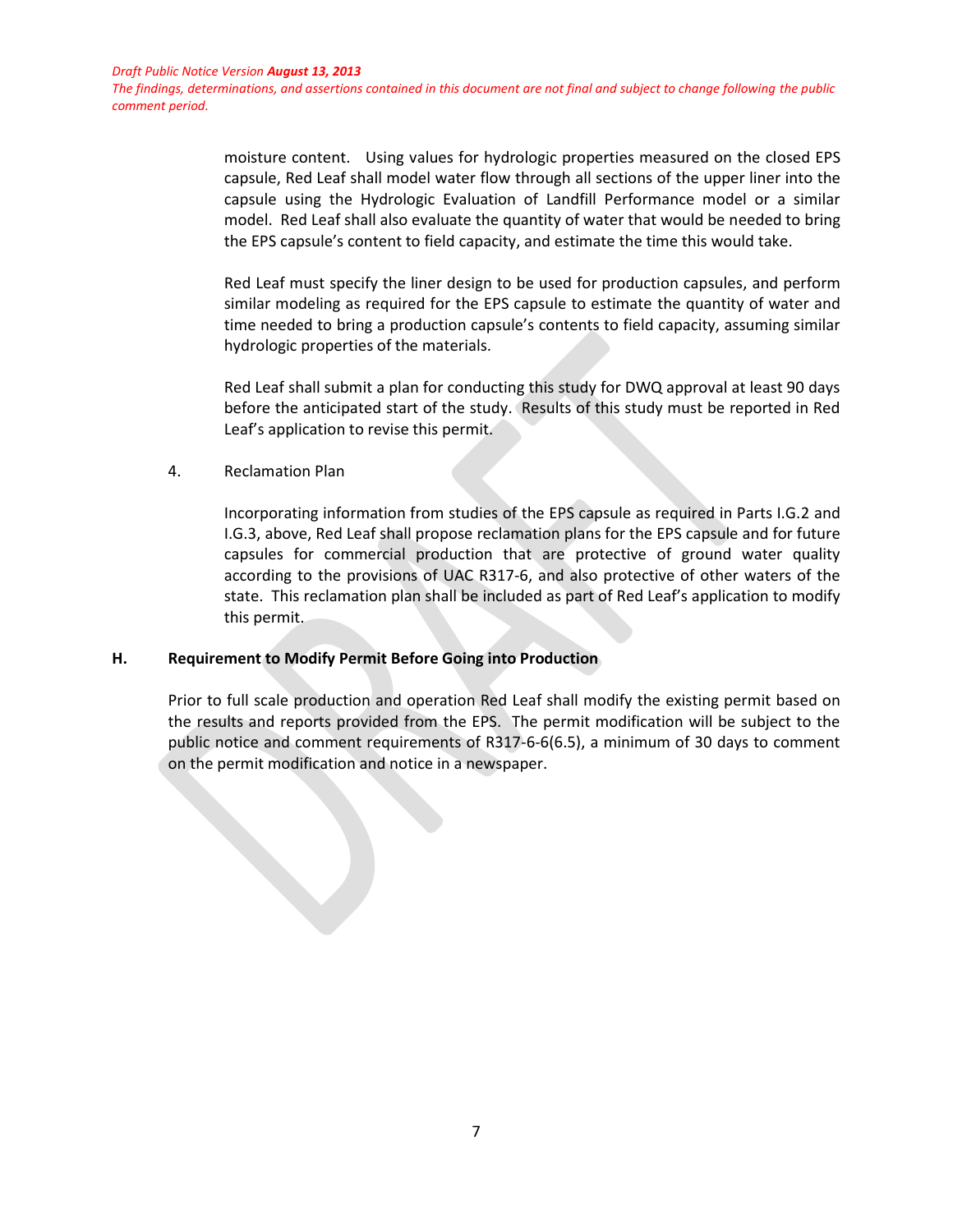*The findings, determinations, and assertions contained in this document are not final and subject to change following the public comment period.*

#### **II. MONITORING, RECORDING AND REPORTING REQUIREMENTS**

#### **A. Representative Sampling**

Samples taken in compliance with the monitoring requirements established under Part I shall be representative of the monitored activity.

#### **B. Analytical Procedures**

Water sample analysis must be conducted according to test procedures specified under UAC R317-6-6.3.L, unless other test procedures have been specified in this permit.

#### **C. Penalties for Tampering**

The Act provides that any person who falsifies, tampers with, or knowingly renders inaccurate, any monitoring device or method required to be maintained under this permit shall, upon conviction, be punished by a fine of not more than \$10,000 per violation, or by imprisonment for not more than six months per violation, or by both.

#### **D. Reporting of Monitoring Results**

Monitoring results obtained during each reporting period specified in the permit, shall be submitted to the Director, Utah Division of Water Quality at the following address no later than the 15th day of the month following the completed reporting period:

> State of Utah Division of Water Quality P.O. Box 144870 Salt Lake City, Utah 84114-4870 Attention: Ground Water Protection Section

### **E**. **Compliance Schedules**

Reports of compliance or noncompliance with, or any progress reports on interim and final requirements contained in any Compliance Schedule of this permit shall be submitted no later than 14 days following each schedule date.

#### **F**. **Additional Monitoring by the Permittee**

If the permittee monitors any pollutant more frequently than required by this permit, using approved test procedures as specified in this permit, the results of this monitoring shall be included in the calculation and reporting of the data submitted. Such increased frequency shall also be indicated.

### **G**. **Records Contents**

Records of monitoring information shall include:

- 1. The date, exact place, and time of sampling or measurements:
- 2. The individual(s) who performed the sampling or measurements;
- 3. The date(s) and time(s) analyses were performed;
- 4. The individual(s) who performed the analyses;
- 5. The analytical techniques or methods used; and,
- 6. The results of such analyses.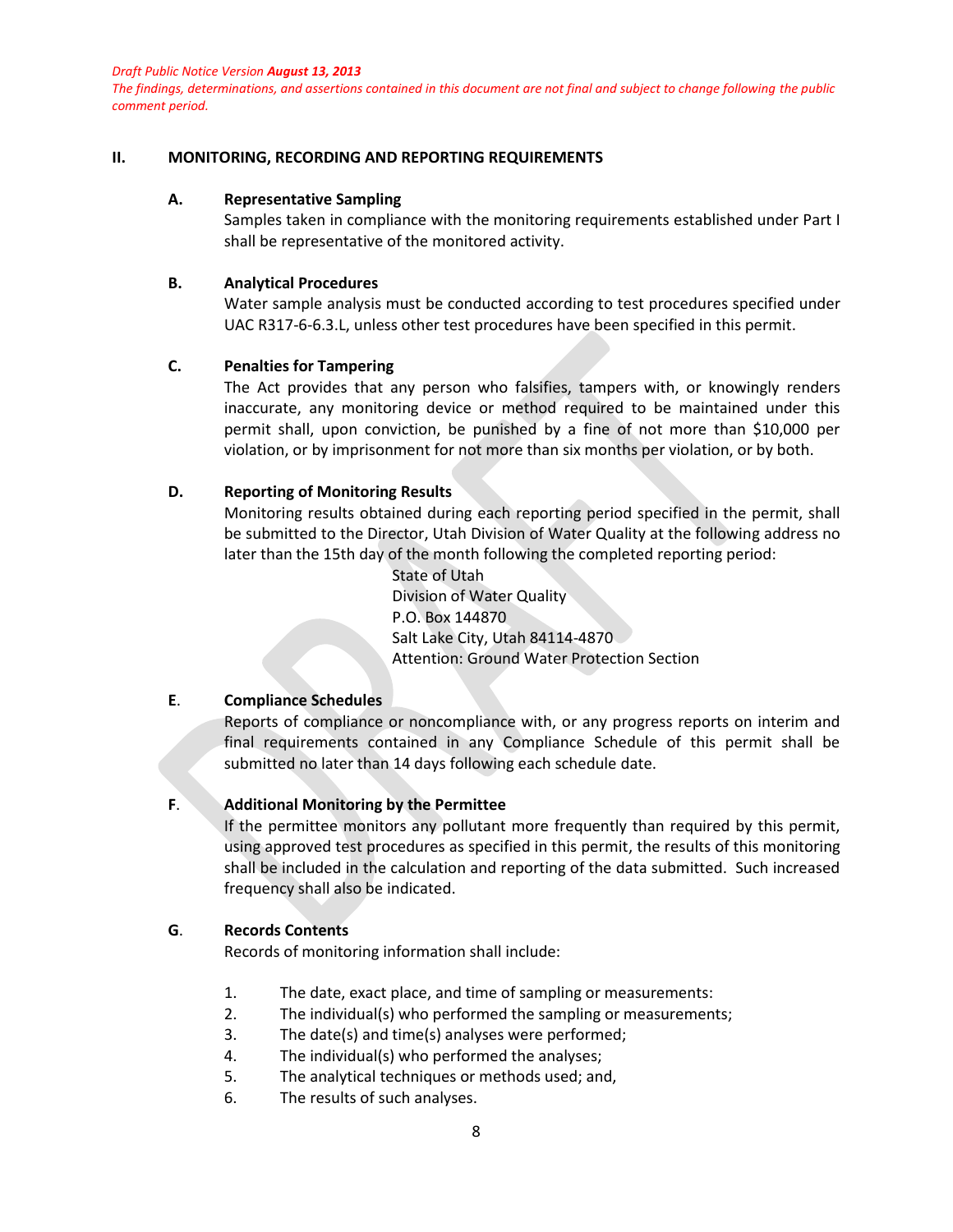*The findings, determinations, and assertions contained in this document are not final and subject to change following the public comment period.*

#### **H**. **Retention of Records**

The permittee shall retain records of all monitoring information, including all calibration and maintenance records and copies of all reports required by this permit, and records of all data used to complete the application for this permit, for a period of at least three years from the date of the sample, measurement, report or application. This period may be extended by request of the Director at any time.

#### **I**. **Twenty-four Hour Notice of Noncompliance Reporting**

- 1. The permittee shall verbally report any noncompliance which may endanger public health or the environment as soon as possible, but no later than 24 hours from the time the permittee first became aware of the circumstances. The report shall be made to the Utah Department of Environmental Quality 24 hour number, (801) 536-4123, or to the Division of Water Quality, Ground Water Protection Section at (801) 536-4300, during normal business hours (Monday through Thursday 7:00 am - 6:00 pm Mountain Time).
- 2. A written submission shall also be provided to the Director within five days of the time that the permittee becomes aware of the circumstances. The written submission shall contain:
	- a. A description of the noncompliance and its cause;
	- b. The period of noncompliance, including exact dates and times;
	- c. The estimated time noncompliance is expected to continue if it has not been corrected; and,
	- d. Steps taken or planned to reduce, eliminate, and prevent reoccurrence of the noncompliance.
- 3. Reports shall be submitted to the addresses in Part II.D, Reporting of Monitoring Results.

## **J**. **Other Noncompliance Reporting**

Instances of noncompliance not required to be reported within 24 hours, shall be reported at the time that monitoring reports for Part II.D are submitted.

## **K**. **Inspection and Entry**

The permittee shall allow the Director, or an authorized representative, upon the presentation of credentials and other documents as may be required by law, to:

1. Enter upon the permittee's premises where a regulated facility or activity is located or conducted, or where records must be kept under the conditions of the permit;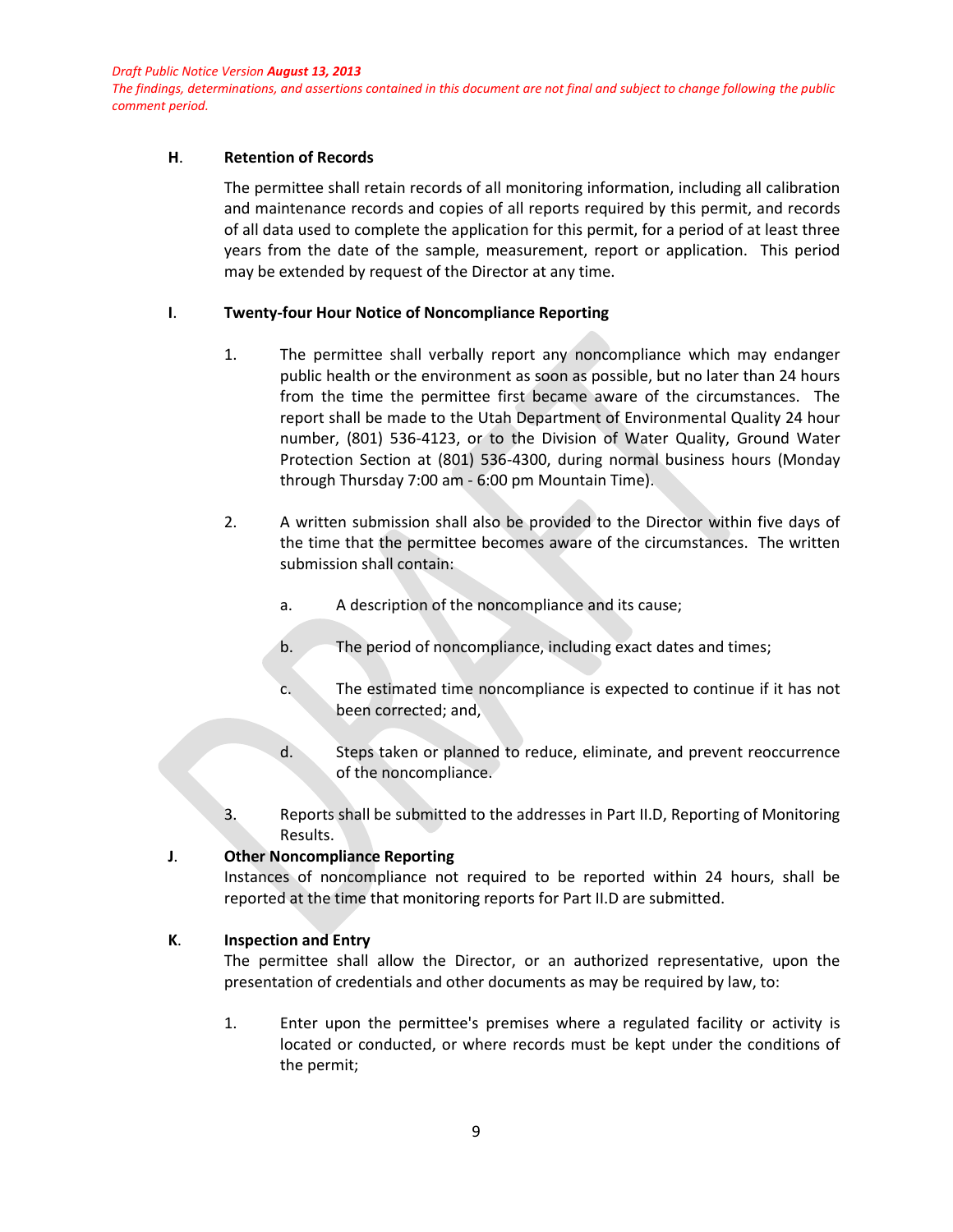*The findings, determinations, and assertions contained in this document are not final and subject to change following the public comment period.*

- 2. Have access to and copy, at reasonable times, any records that must be kept under the conditions of this permit;
- 3. Inspect at reasonable times any facilities, equipment (including monitoring and control equipment), practices, or operations regulated or required under this permit; and,
- 4. Sample or monitor at reasonable times, for the purpose of assuring permit compliance or as otherwise authorized by the Act, any substances or parameters at any location.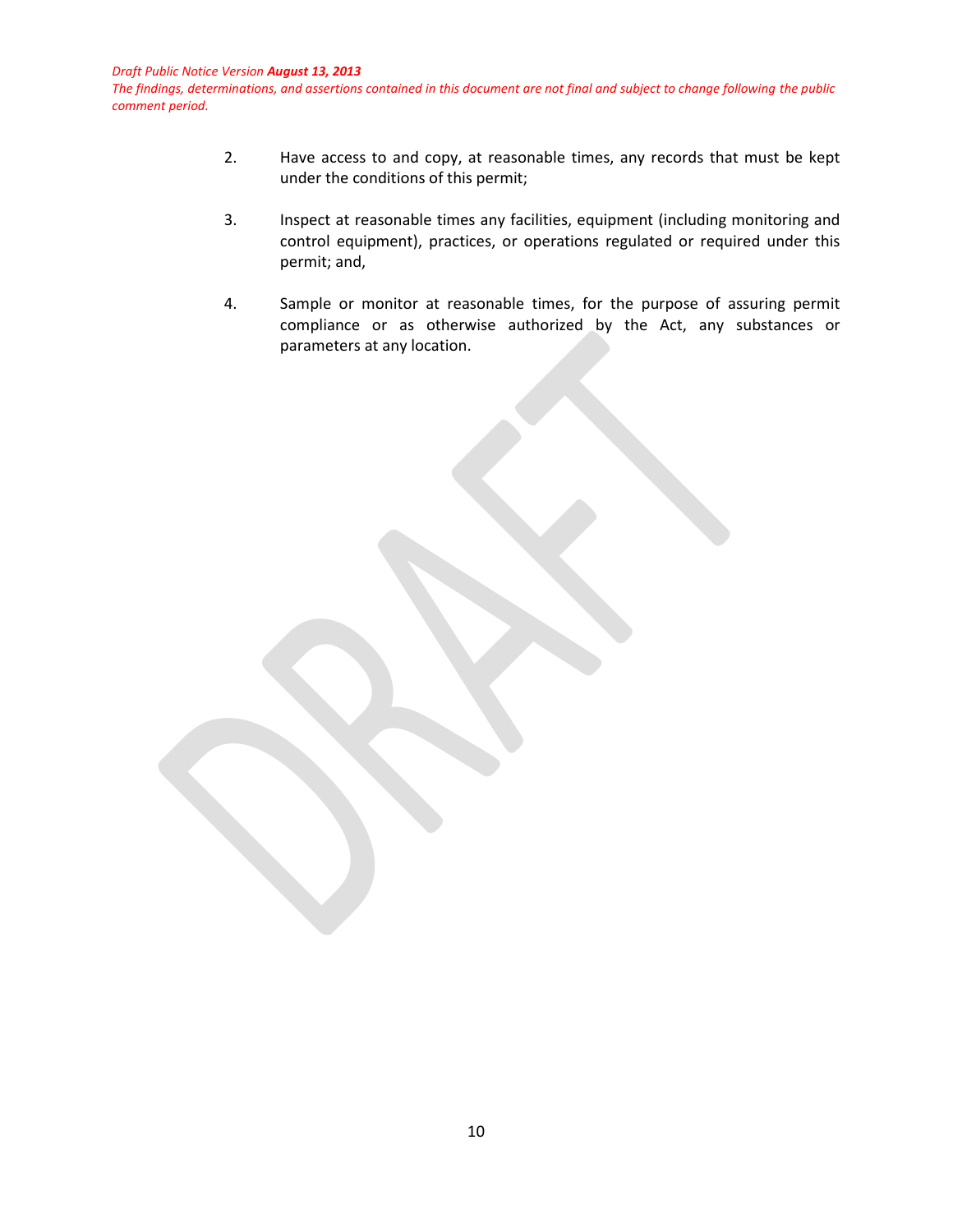#### **III. COMPLIANCE RESPONSIBILITIES**

## **A**. **Duty to Comply**

The permittee must comply with all conditions of this permit. Any permit noncompliance constitutes a violation of the Act and is grounds for enforcement action; for permit termination, revocation and reissuance, or modification; or for denial of a permit renewal application. The permittee shall give advance notice to the Director of any planned changes in the permitted facility or activity which may result in noncompliance with permit requirements.

### **B**. **Penalties for Violations of Permit Conditions**

The Act provides that any person who violates a permit condition implementing provisions of the Act is subject to a civil penalty not to exceed \$10,000 per day of such violation. Any person who willfully or negligently violates permit conditions is subject to a fine not exceeding \$25,000 per day of violation. Any person convicted under Section 19-5-115(2) of the Act a second time shall be punished by a fine not exceeding \$50,000 per day. Nothing in this permit shall be construed to relieve the permittee of the civil or criminal penalties for noncompliance.

### **C**. **Need to Halt or Reduce Activity not a Defense**

It shall not be a defense for a permittee in an enforcement action that it would have been necessary to halt or reduce the permitted activity in order to maintain compliance with the conditions of this permit.

## **D**. **Duty to Mitigate**

The permittee shall take all reasonable steps to minimize or prevent any discharge in violation of this permit which has a reasonable likelihood of adversely affecting human health or the environment.

## **E**. **Proper Operation and Maintenance**

The permittee shall at all times properly operate and maintain all facilities and systems of treatment and control (and related appurtenances) which are installed or used by the permittee to achieve compliance with the conditions of this permit. Proper operation and maintenance also includes adequate laboratory controls and quality assurance procedures. This provision requires the operation of back-up or auxiliary facilities or similar systems which are installed by a permittee only when the operation is necessary to achieve compliance with the conditions of the permit.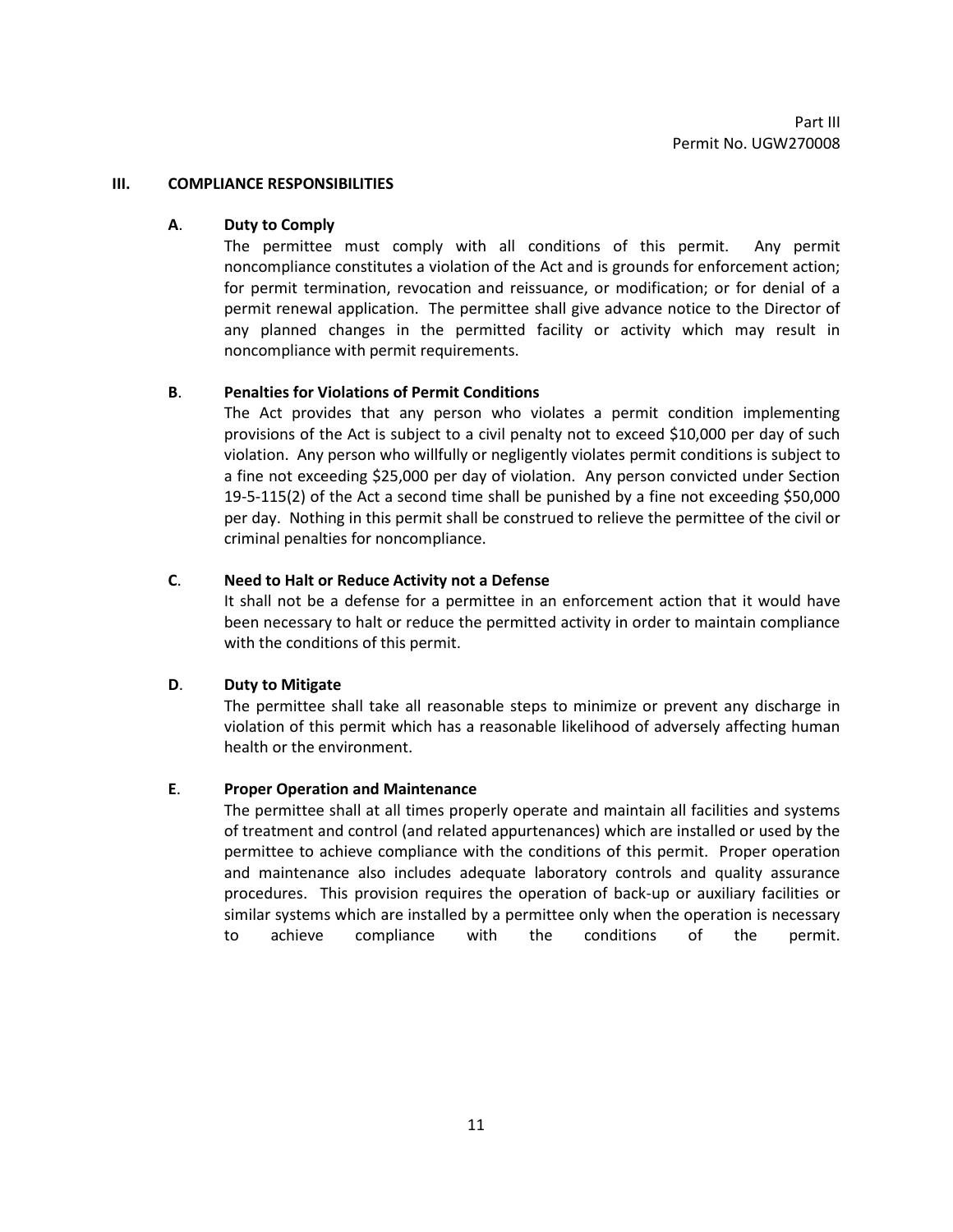*The findings, determinations, and assertions contained in this document are not final and subject to change following the public comment period.*

#### **IV. GENERAL REQUIREMENTS**

#### **A**. **Planned Changes**

The permittee shall give notice to the Director as soon as possible of any planned physical alterations or additions to the permitted facility. Notice is required when the alteration or addition could significantly change the nature of the facility or increase the quantity of pollutants discharged.

### **B**. **Anticipated Noncompliance**

The permittee shall give advance notice of any planned changes in the permitted facility or activity which may result in noncompliance with permit requirements.

## **C**. **Permit Actions**

This permit may be modified, revoked and reissued, or terminated for cause. The filing of a request by the permittee for a permit modification, revocation and reissuance, or termination, or a notification of planned changes or anticipated noncompliance, does not stay any permit condition.

### **D**. **Duty to Reapply**

If the permittee wishes to continue an activity regulated by this permit after the expiration date of this permit, the permittee must apply for and obtain a permit renewal or extension. The application should be submitted at least 180 days before the expiration date of this permit.

## **E**. **Duty to Provide Information**

The permittee shall furnish to the Director, within a reasonable time, any information which the Director may request to determine whether cause exists for modifying, revoking and reissuing, or terminating this permit, or to determine compliance with this permit. The permittee shall also furnish to the Director, upon request, copies of records required to be kept by this permit.

## **F**. **Other Information**

When the permittee becomes aware that it failed to submit any relevant facts in a permit application, or submitted incorrect information in a permit application or any report to the Director, it shall promptly submit such facts or information.

## **G**. **Signatory Requirements**

All applications, reports or information submitted to the Director shall be signed and certified.

- 1. All permit applications shall be signed as follows:
	- a. For a corporation: by a responsible corporate officer;
	- b. For a partnership or sole proprietorship: by a general partner or the proprietor, respectively.
	- c. For a municipality, State, Federal, or other public agency: by either a principal executive officer or ranking elected official.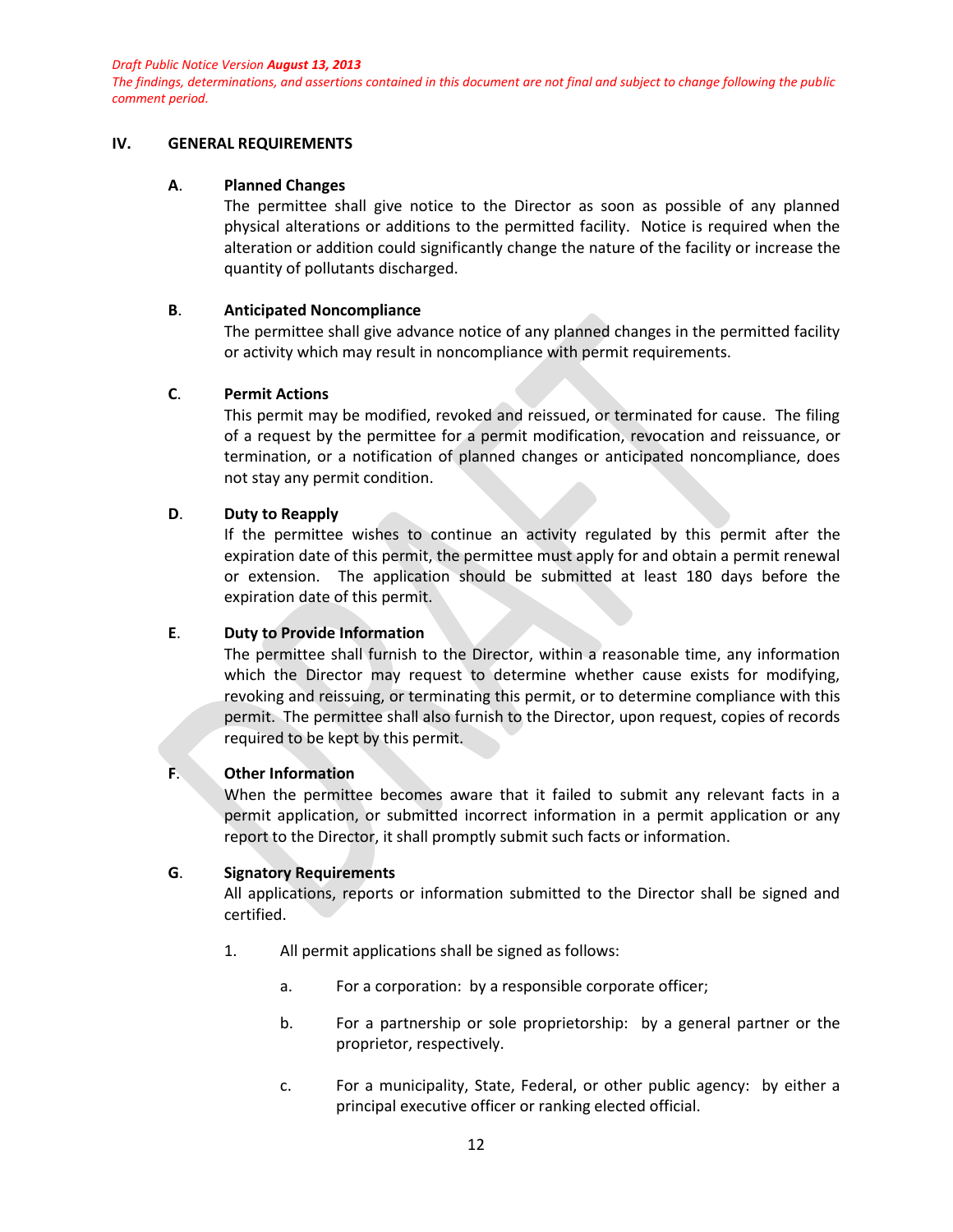*The findings, determinations, and assertions contained in this document are not final and subject to change following the public comment period.*

- 2. All reports required by the permit and other information requested by the Director shall be signed by a person described above or by a duly authorized representative of that person. A person is a duly authorized representative only if:
	- a. The authorization is made in writing by a person described above and submitted to the Director, and,
	- b. The authorization specified either an individual or a position having responsibility for the overall operation of the regulated facility or activity, such as the position of plant manager, operator of a well or a well field, superintendent, position of equivalent responsibility, or an individual or position having overall responsibility for environmental matters for the company. (A duly authorized representative may thus be either a named individual or any individual occupying a named position.)
- 3. Changes to Authorization. If an authorization under Part IV.G.2 is no longer accurate because a different individual or position has responsibility for the overall operation of the facility, a new authorization satisfying the requirements of Part IV.G.2 must be submitted to the Director prior to or together with any reports, information, or applications to be signed by an authorized representative.
- 4. Certification. Any person signing a document under this section shall make the following certification:

"I certify under penalty of law that this document and all attachments were prepared under my direction or supervision in accordance with a system designed to assure that qualified personnel properly gather and evaluate the information submitted. Based on my inquiry of the person or persons who manage the system, or those persons directly responsible for gathering the information, the information submitted is, to the best of my knowledge and belief, true, accurate, and complete. I am aware that there are significant penalties for submitting false information, including the possibility of fine and imprisonment for knowing violations."

## **H**. **Penalties for Falsification of Reports**

The Act provides that any person who knowingly makes any false statement, representation, or certification in any record or other document submitted or required to be maintained under this permit, including monitoring reports or reports of compliance or noncompliance shall, upon conviction be punished by a fine of not more than \$10,000 per violation, or by imprisonment for not more than six months per violation, or by both.

## **I**. **Availability of Reports**

Except for data determined to be confidential by the permittee, all reports prepared in accordance with the terms of this permit shall be available for public inspection at the offices of the Director. As required by the Act, permit applications, permits, effluent data, and ground water quality data shall not be considered confidential.